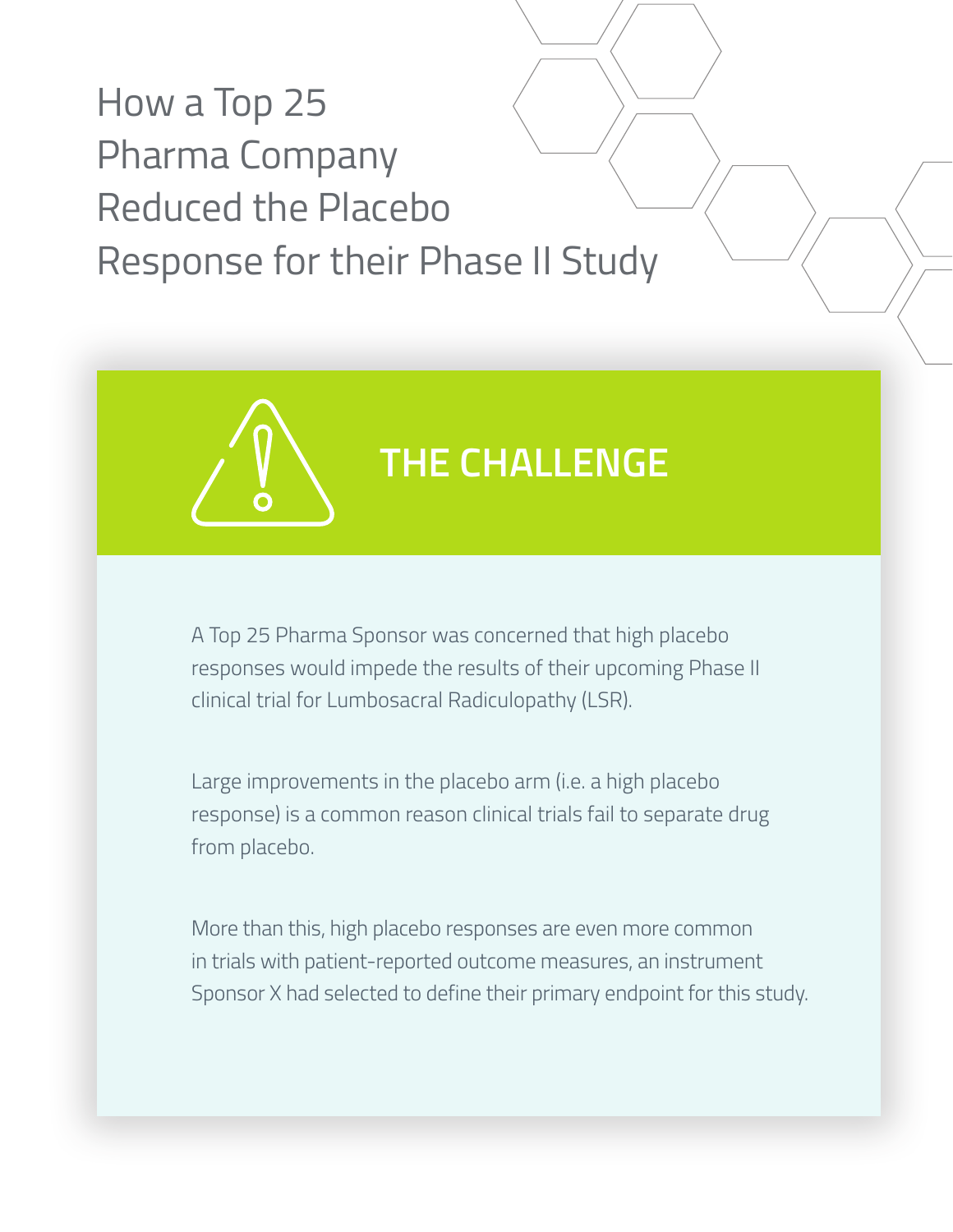

One effective way to reduce the placebo response is by neutralizing patients' expectations and increasing patients' ability to report their symptoms more accurately $1,2$ .

WCG's [Accurate Symptom Reporting](https://www.wcgclinical.com/services/accurate-symptom-reporting/) and [Placebo Response](https://www.wcgclinical.com/services/placebo-response-reduction/)  [Reduction](https://www.wcgclinical.com/services/placebo-response-reduction/) trainings are two [evidence-based intervention](https://www.wcgclinical.com/services/timely-targeted-interventions/) programs that train patients and study staff accordingly.

## **Results**

- By implementing WCG's [Accurate Symptom Reporting](https://www.wcgclinical.com/services/accurate-symptom-reporting/) and [Placebo Response](https://www.wcgclinical.com/services/placebo-response-reduction/)  Reduction training interventions, Sponsor X's Phase II clinical trial<sup>3</sup> resulted in a much lower than average placebo response (compared to other similarly designed clinical trials for LSR and Chronic Lower-Back Pain or CLBP).
- By employing these interventions, Sponsor X increased the reliability of their clinical trial's results—and decreased the risk of trial failure.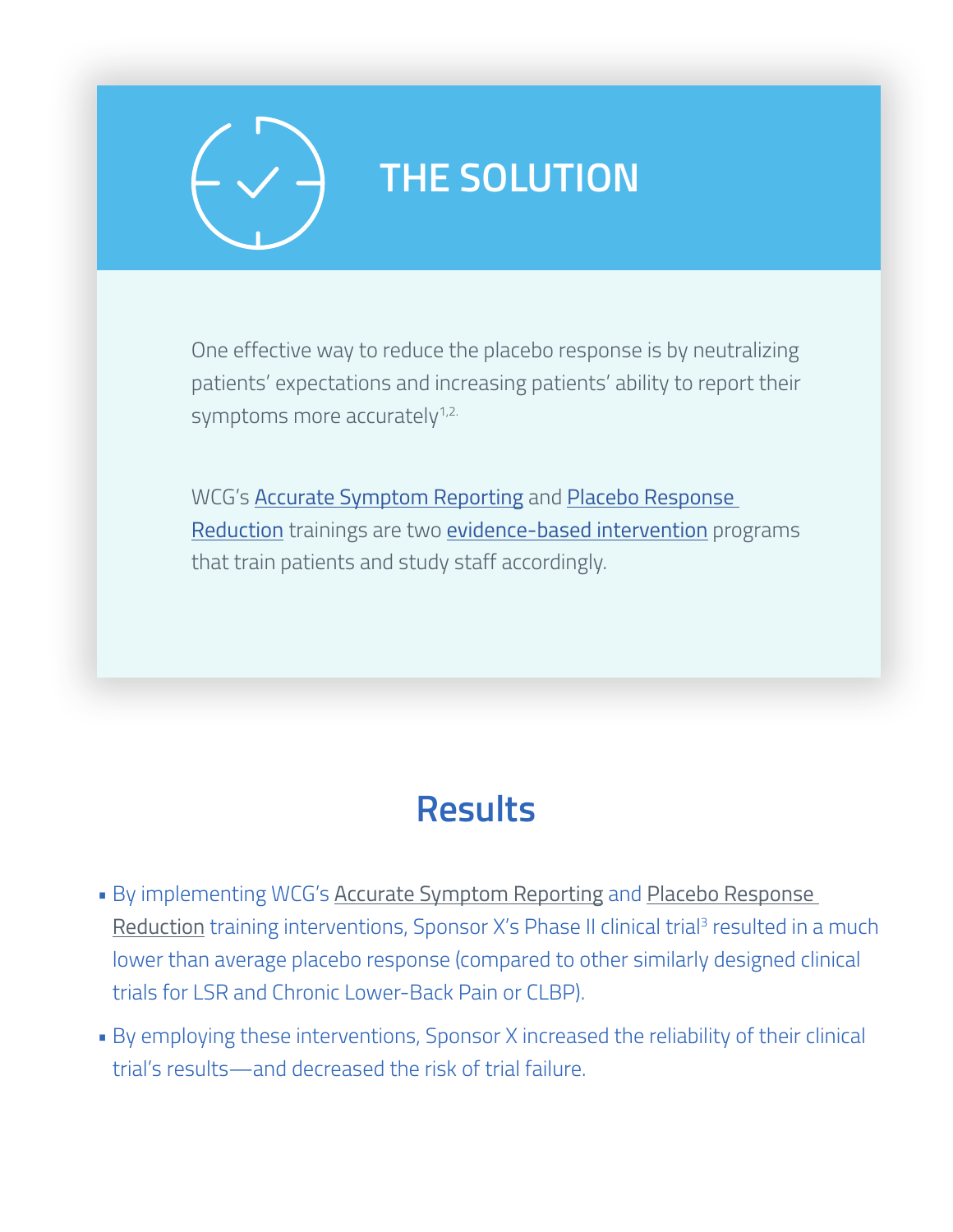## **Scientific Highlights**

- Sponsor X's Phase II trial had a much lower placebo response rate of 19.1% than the average placebo response rate of 36.6% for comparable studies.
- The proportion of placebo responders in the Phase II trial (patients in the placebo arm with ≥30% reduction in pain intensity) was compared to the proportion of placebo responders in similar studies found through a systematic literature review of parallel, placebo-controlled, double-blind clinical trials on the treatment for LSR or CLBP.



## **Proportion of Placebo Responders by Study**

Placebo responders are defined as patients with ≥30% reduction in pain intensity in the placebo arm. Blue dotted line denotes the mean value of proportion of placebo responders across comparator studies Articles referenced<sup>3-20</sup>